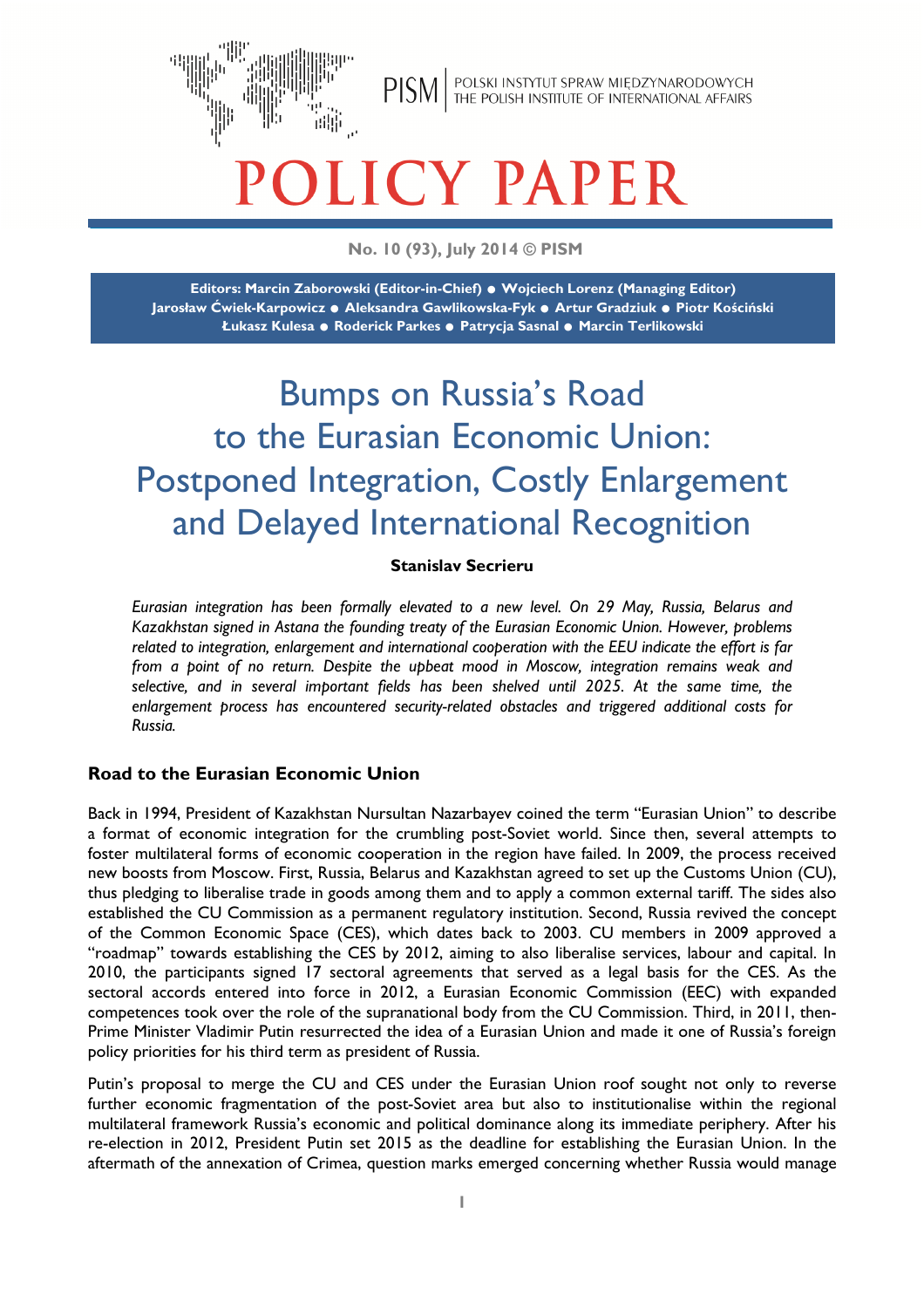to persuade the other CES members to follow its calls for deeper and wider integration. Nevertheless, on 29 May, Russia, Belarus and Kazakhstan signed a treaty to establish the Eurasian Economic Union (EEU). The treaty systematises in one document all previous agreements, adds new fields on integration and policy coordination, and details the competences of the EEU institutions. The EEU should enter into force in January 2015 if the participants fulfil ratification procedures of the treaty by that time.

#### **Weak, Selective and Postponed Integration**

 $\overline{a}$ 

Over the last five years, Russia has rushed Belarus and Kazakhstan on an integration sprint. While Russia has hurried to leapfrog through each legal stage, real integration has lagged significantly behind the avalanche of documents approved by the leaders. In looking back at European integration history and previous failed regional initiatives in the post-Soviet space, Russia's partners in the CU warned of hasty decisions. Moreover, they complained that the CU was not working properly as there were many exceptions from the unified customs territory. Instead, the partners advised a focus on first making the CU fully functional by eliminating remaining tariff and non-tariff barriers to trade and turning the EEC into a veritable supranational forum, not a Russian-dominated structure.

To push forward with Eurasian integration, Russia resorted to financial incentives, made concessions on the draft EEU treaty and played prestige politics. The deployment of hard power in Ukraine to protect what Russia considers its vital interests has also produced a silent effect on Minsk<sup>1</sup> and Astana, both careful not to irritate the Kremlin. Moscow reached agreement with Minsk on the amount of duty free supplies of crude oil to Belarus and on export duties on oil products exported by Belarus. As a result of the deal, Russia will receive \$1.5 billion less in transfers from Belarus beginning with 2015 for oil product exports.<sup>2</sup> Russia also provided Belarus with another financial carrot. Vnesheconombank opened a credit line worth \$500 million to cover Belarus' construction costs of the nuclear power plant in the Grodno region.<sup>3</sup>

In its relations with Kazakhstan, Moscow praised President Nazarbayev as the father of the Eurasian Union concept. Russia also accepted a watered-down version of the EEU treaty in line with the Kazakh partners' calls to put the accent on economics instead of politics, a line also upheld by Belarus. Apparently, adding the word "economic" to the name of the union makes it clear that the organisation is about economics. But even in that area some limits have been drawn, revealing other concessions made by Moscow in the negotiations process. For instance, despite agreement to coordinate macroeconomic and monetary policy there is no mention of a common currency (or implicitly a monetary union) in the treaty as had been rumoured. The pre-eminence of an inter-governmental approach over a supranational one was also sealed in the treaty via the Supreme Eurasian Economic Council (SEEC), which adopts decisions by unanimity, providing Russia's partners with the ultimate tool to keep in check the extent of integration. On Astana's initiative, reportedly, references to an EEU parliament were eliminated from a draft of the treaty.<sup>4</sup>

Although Russia was capable of getting the necessary signatures on the treaty, the EEU is a project with selective and, in many sectors, postponed integration. The treaty in comparison to the CES blueprint expands the areas of liberalisation (e.g., pharmaceutics and medical equipment by 2016) and policy coordination (e.g., fiscal, consumer protection and sanitary and phytosanitary measures). The document also sets macroeconomic indicators (inflation calculated by the lowest level of the member countries' plus five percentage points, a budget deficit limit of 3% of GDP and foreign debt limit of 50% of GDP), which will guide members' economic policy. Furthermore, the document contains a more detailed chapter on movement of labour. However, several important economic sectors in which Russia is likely to incur big

<sup>1</sup> For more on the implications of the Eurasian Economic Union for Belarus, see: A.M. Dyner, "Belarus—Political and Economic Perspectives in the Context of Changes in Eastern Europe," *PISM Bulletin*, no. 95 (690), 2 July 2014.

<sup>2</sup> "Belarus, Russia Agree on Oil Supplies, Export Duties on Oil Products," *Belta News Agency*, 29 May 2014, http://atom.belta.by/ en/news\_en/view/belarus-russia-agree-on-oil-supplies-export-duties-on-oil-products-2954.

<sup>3</sup> "Russia's Vnesheconombank Starts Transferring Belarusian Nuclear Station Loan," *Belta News Agency*, 11 June 2014, http://atom.belta.by/en/belaes\_en/view/russias-vnesheconombank-starts-transferring-belarusian-nuclear-station-loan-3070.

<sup>4</sup> R. Coalson, "Despite Ukraine Crisis, Russia Pursues Eurasian Integration Dream," *RFE/RL*, 28 May 2014, www.rferl.org/content/ russias-eurasian-integration-dream-steams-ahead-despite-ukraine-crisis/25401714.html.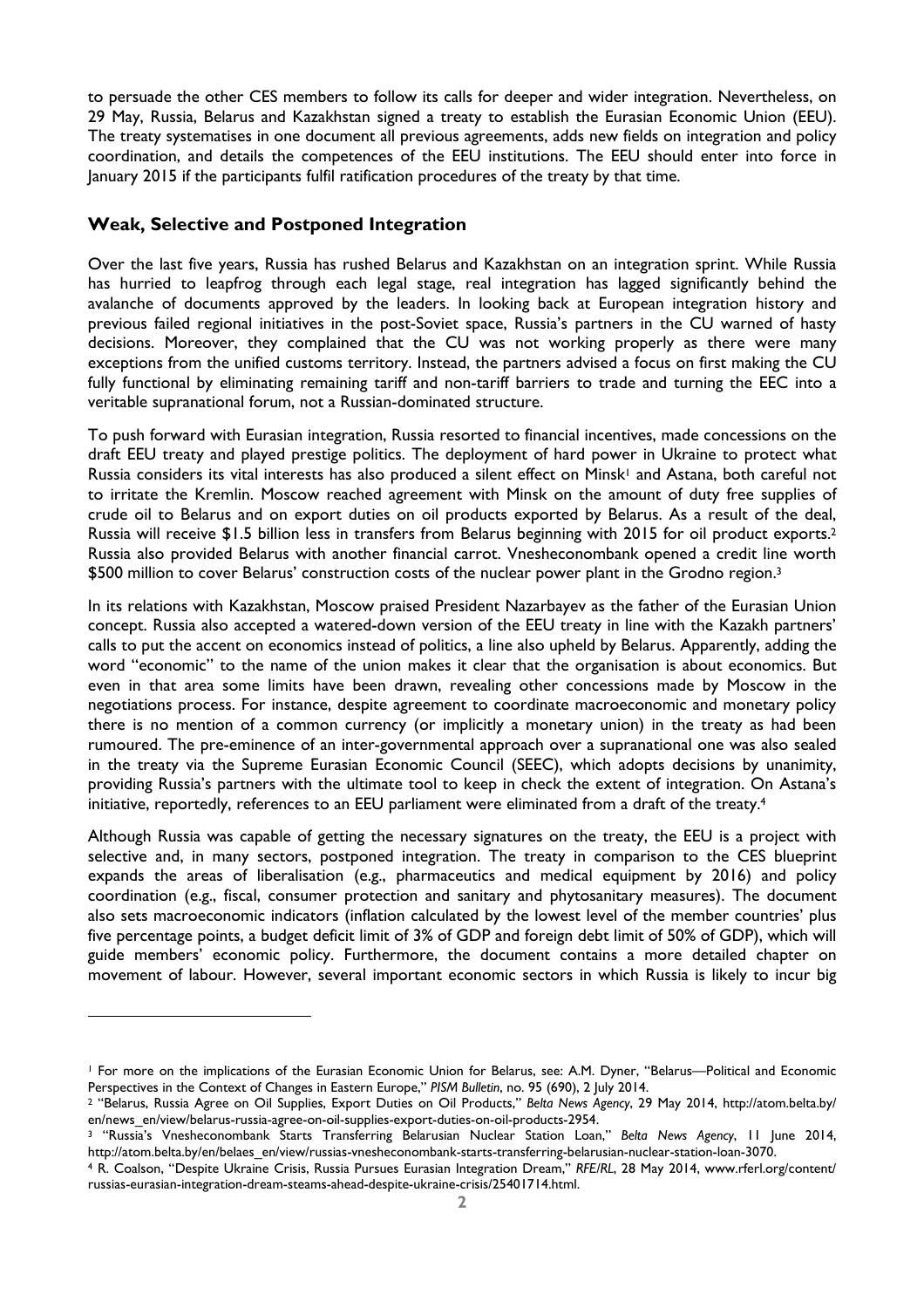costs after liberalisation will not be integrated in the short or medium runs. For example, the EEU treaty stipulates harmonisation of legislation in the financial sector and creation of a financial market regulatory body by 2025, establishment of an electricity market by 2019, and formation of a gas, oil and construction industry market by 2025.<sup>5</sup> As Belarus President Alexander Lukashenka, not without irony, pointed out: "Implementation of innovative agreements after 10 years looks strange …, then the Eurasian Union should be created after 10 years …."<sup>6</sup>

There are serious doubts whether these deadlines will be met or that overall integration will progress smoothly. The project heavily relies on the leadership factor. President Putin played a central role in getting the project this far. His precipitous downfall (though hard to foresee today) would pose an existential question for the EEU. At the same time, the Russian president's strong political will to advance the EEU runs counter to growing popular negative sentiments in Russia towards immigrants from Caucasus and Central Asia and against moods about large subsidies for economically depressed regions (e.g., the campaign "stop feeding the Caucasus!"). Crimea's annexation might in the short term reverse public attitudes. But under pressure from a worsening economic situation in Russia, and anti-immigrant and antisubsidy sentiments, in the medium and long run these attitudes are likely to increase.

Another factor that casts a shadow over the EEU's potential success is Russia's commitment problem with respect to written agreements. Russia's credibility with respect to obligations derived from agreements was heavily shattered in the aftermath of the annexation of Crimea. As the costs of integration will pile up and the Russian economy likely stagnates the temptation to ditch some of the treaty's expensive obligations to redress domestic concerns will increase in Moscow. According to Russian officials' estimates, full liberalisation of trade (elimination of exceptions from the customs territory) could produce an annual \$33 billion gap in the Russian budget.<sup>7</sup> The EEU rests on transactional logic backed sometimes by veiled threats or coercion. In the absence of common values that bind members together, Russia may have to resort to more repressive methods if the EEU fails to deliver on its economic promises. A sluggish economy coupled with systematic intimidation is likely to make Russia less attractive for EEU members, motivating them to pursue alternative economic tracks.

Last, but not least, the lack of an independent judiciary in Russia and the other EEU member states, instrumental to solving impartially any legal conflicts that may arise, might also impede the effectiveness of the supranational body—the EEU Court—tasked with settlement of disputes. In turn, this risks creating blockages and fuelling more mistrust between the EEU members.

#### **Problematic and Costly Enlargement**

 $\overline{a}$ 

Besides insisting, at least formally, on deepening integration, Russia has paid significant attention to the enlargement process. It goal is to increase the number of Customs Union members then later to pull them to the Eurasian Economic Union, sidestepping the Common Economic Space phase. For instance, in Astana, Russian officials made no secret of their hope to see CU candidates inside the EEU as soon as possible. Moreover, Moscow has not ruled out direct accession to the EEU without passing through even the initial stages of integration.<sup>8</sup> The founding treaty contains provisions that allow such a shortcut. Apparently, for political expediency, in some cases the CU will serve as "waiting room" for prospective EEU members, while in other cases straightforward accession to the EEU will be pushed through. One reason behind Russia's determination for speedy enlargement is to send a powerful external signal that Eurasian integration is an attractive project for other post-Soviet states. Another rationale is to show the vitality of the integration process by geographic expansion. Finally, enlargement is a way for Russia to prevent

<sup>5</sup> See: "Dogovor o Evraziiskom ekonomicheskom soyuze," 29 May 2014, www.economy.gov.ru/wps/wcm/connect/economylib4/ mer/about/structure/depsng/agreement-eurasian-economic-union.

<sup>6</sup> Quoted in N. Nemolchanova, A. Solodovnikova, "Aleksandr Lukashenka na puti v Emiraty," *Kommersant*, 12 May 2014, www.kommersant.ru/doc/2468410.

<sup>7</sup> R. Falyahov, "Soyuz v pol'zu bednyh," *Gazeta.ru*, 28 April 2014, www.gazeta.ru/business/2014/04/25/6009205.shtml.

<sup>8</sup> V. Putin, "Zaiyavlenie dlya pressy po itogam zasedaniya Vyshego Evraziiskogo ekonomicheskogo soveta," *Kremlin.ru*, 29 May 2014, http://kremlin.ru/transcripts/45790.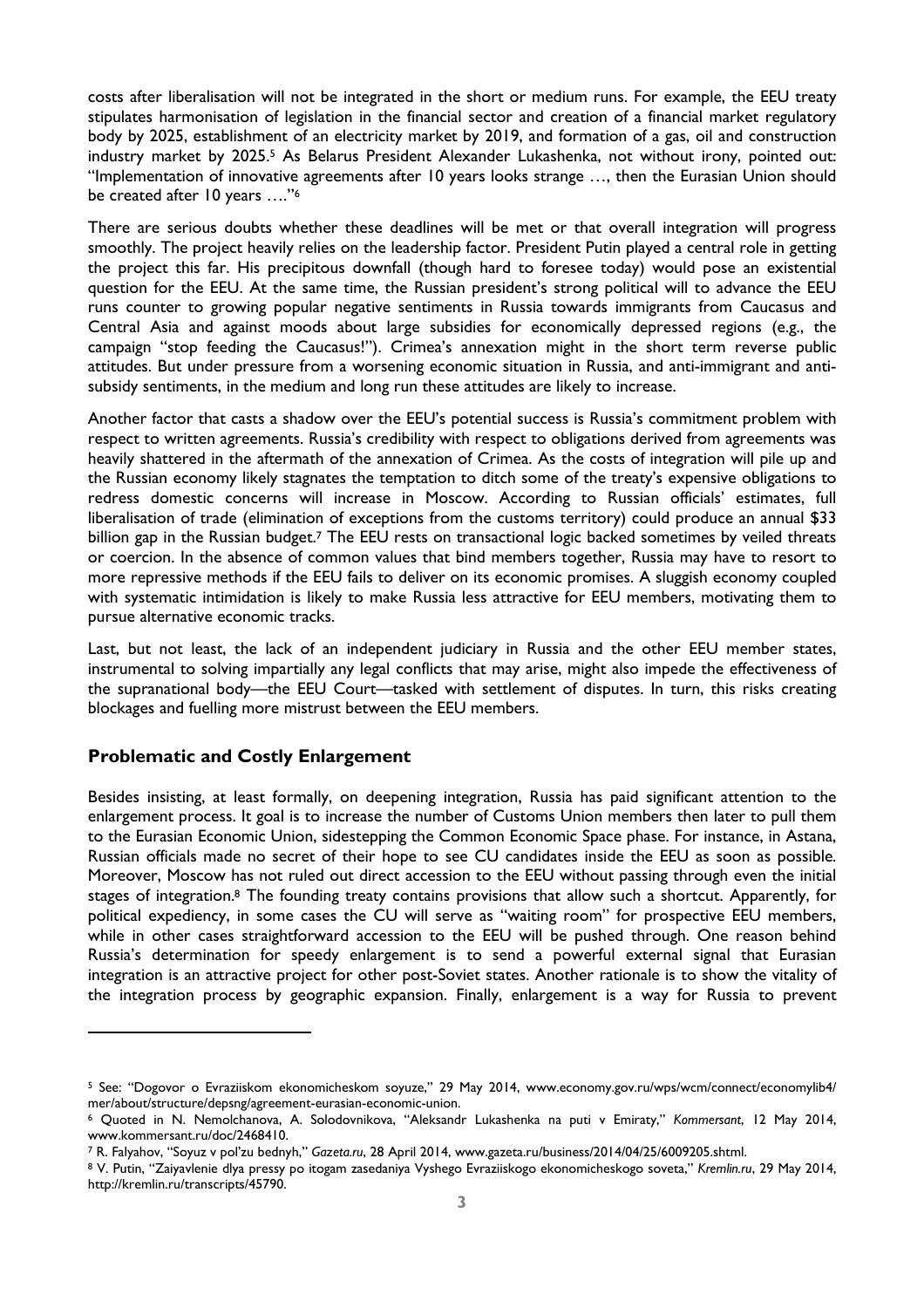newcomers from pursuing alternative economic integration projects and to mark a no-go area for other regional players who are supposed to take notice of the new rules of economic engagement with Russia's neighbours.

There are two candidate countries to the CU, Kyrgyzstan and Armenia. Both are small economies that once inside the EEU will bring little economic benefit to Russia. Armenia's accession (which does not share borders with any CU member) is particularly driven by Russia on political rather than economic rationales. With Armenia, Moscow has sought to derail Yerevan's plans to initial and sign an Association Agreement (AA) with the EU, and thus deepen economic relations with its most important trade partner. Facing Russian economic (e.g., energy sector), diplomatic and military pressure, Armenia reversed course and unexpectedly announced a bid for CU membership in September 2013. With Kyrgyzstan, Russia is trying to fill the vacuum left by the U.S. withdrawal (after almost 13 years of use, the Transit Center at Manas was transferred in June back to Kyrgyzstan) and to take advantage of the anxiety of Bishkek to lose preferential access to the Russian and Kazakhstan market. Kyrgyzstan's accession also would provide a terrestrial link with Tajikistan, courted too by Moscow to join the CU.

While promising no substantial economic dividends for Russia, the enlargement process instead has brought new security problems and financial costs for Moscow. Although Kyrgyzstan announced its intention to join the CU back in 2011, it bargained hard with Russia to extract financial advantages. As the SEEC approved in May 2014 a roadmap for Kyrgyzstan's accession to the CU, Moscow conceded to Bishkek to provide it with \$1.2 billion: a special development fund (\$500 million), a preferential loan (another \$500 million) and assistance for implementation of the roadmap to the CU (\$200 million).9 Moscow also had to face a problem with Kyrgyzstan's WTO membership, which it has held since 1998, as Bishkek joined the organisation agreeing to lower customs tariffs than those applied in the CU. It seems that for this purpose the EEU treaty allows newcomers to keep lower customs tariffs for imported goods from third parties unless they are not introduced on the territory of other EEU member states.<sup>10</sup> However, the treaty is silent about the mechanism and institution tasked to monitor how this exception from the common customs territory is implemented.

The enlargement process has also brought some security-related problems to the CU. Unlike Kazakhstan, Kyrgyzstan has not entirely solved border issues with its neighbours. Kyrgyzstan's border with Uzbekistan and Tajikistan has not been fully delimited and demarcated. Border disputes degenerated into shootouts in 2013 and 2014 between Kyrgyz border guards on one side and Uzbek and Tajik border guards on the other side. Given the recent history of inter-ethnic tensions in the area, the situation in the border regions may escalate anytime. Thus, with Kyrgyzstan in the EEU, part of the external border of the CU (and later the EEU) in Central Asia will look less stable or secure.

Meanwhile, the security tool that served Russia, among others, to enable Armenia's U-turn on the EU, came back to bite Moscow during the enlargement phase. Russia's push for Armenia's accession to the CU inevitably brought the Nagorno-Karabakh conflict to the table. The contentious issue of whether there should be customs checkpoints between Armenia and Nagorno-Karabakh is responsible for the delay in a decision on Armenia's membership. During the SEEC meeting in May 2014, President Nazarbayev raised this issue, referring to a letter from the President of Azerbaijan Ilham Aliyev in which he expressed hope that Armenia would join the CU with internationally recognised borders, as was the case with its WTO membership in 2003.<sup>11</sup> President Lukashenka, who defied Russian pressure to recognise the independence of Abkhazia and South Ossetia in 2008, seems ready in this case to carefully play Baku's card on Nagorno-Karabakh as well. Thus, isolated on this issue, Russia is in a difficult position to find a way out from the deadlock triggered by the enlargement process.

l

<sup>9</sup> "Rossiya zaplatit Kirghizii za vhozhdenie v Tamozhenyi soyuz 1.2 milliarda," *Ekonomicheskaya Pravda*, 30 May 2014, www.epravda.com.ua/rus/news/2014/05/30/459972.

<sup>10</sup> See: "Dogovor o Evraziiskom ...," *op. cit.*

<sup>11</sup> "Aliyev Thanks Nazarbayev for Pro-Azeri Stance at Astana Summit," *Asbarez*, 5 June 2014, http://asbarez.com/123810/aliyevthanks-nazarbayev-for-pro-azeri-stance-at-astana-summit.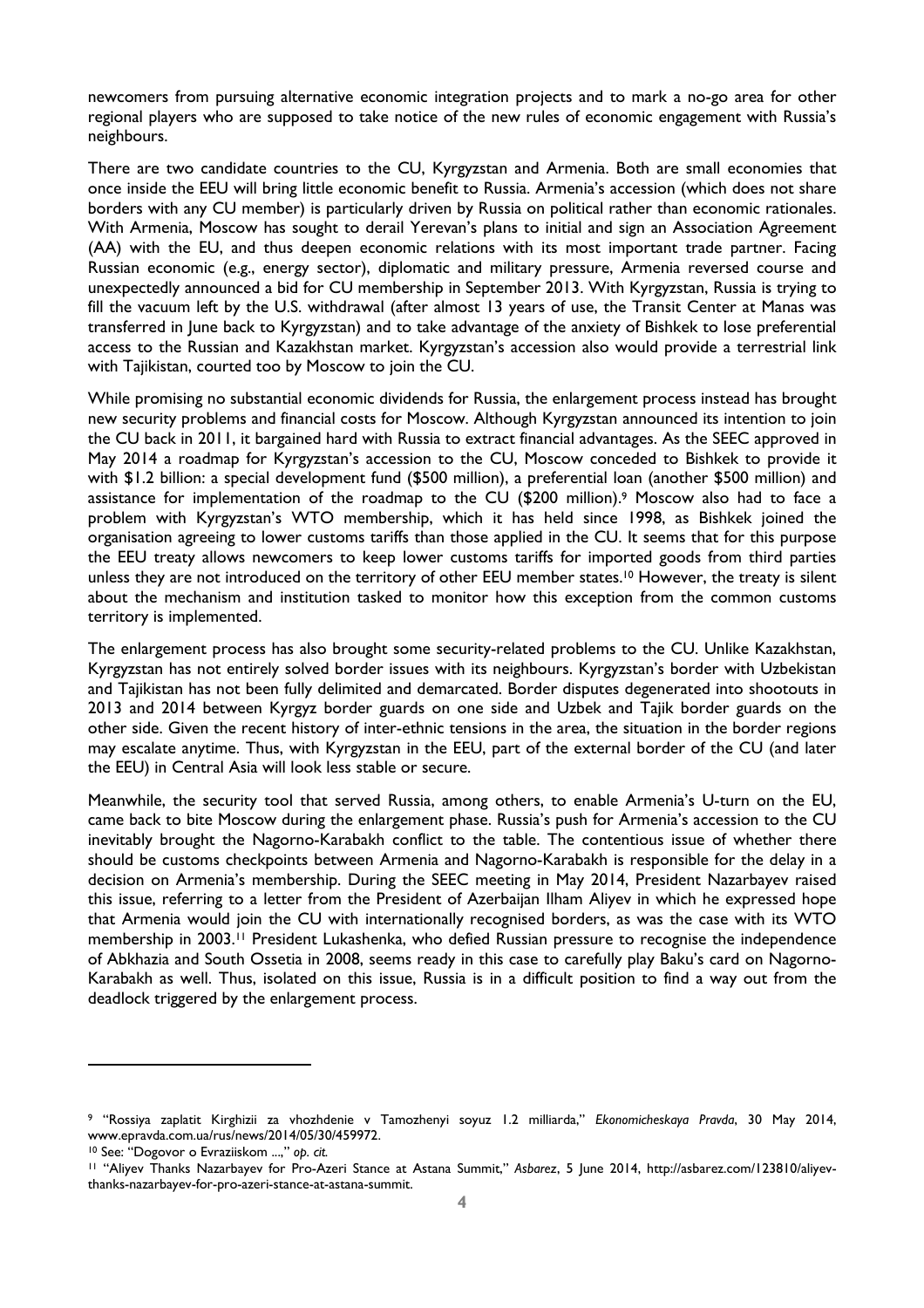Russian officials mentioned Tajikistan as the next in line to join the CU. The Russian-friendly Eurasian Development Bank conducted an impact assessment study in 2013 of Tajikistan joining CU. While it forecasts insignificant gains in trade, the analysis anticipates major benefits in labour migration,<sup>12</sup> which, however, is not covered by the CU regulatory framework. Therefore, Tajikistan, with a large migrant community in Russia that sends back home around  $$4$  billion annually (or 52% of its GDP),<sup>13</sup> might be interested in participation in the CES or EEU only if Moscow were to denounce bilateral accords that grant Tajiks preferential access to the Russian labour market. But, as in the case of Kyrgyzstan, the absorption of Tajikistan's economy into the Eurasian structure is likely to put an additional financial burden on Russia.

Moscow also invited Azerbaijan and Uzbekistan to consider joining the Eurasian integration process. However, Baku and Tashkent are unlikely to be in the next enlargement wave soon. Besides their guarded reaction to calls from Moscow to accede to the CU, Azerbaijan and Uzbekistan tend to avoid committing to regional integration projects in order to be able to play a multi-vector game, balancing between major regional powers. Although Uzbekistan was part of the dormant Eurasian Economic Community (EurAsEc) in 2006, it withdrew just two years later when several members designed plans to turn it into the CU. In Baku and Tashkent, membership in the CU is perceived as a threat to their political and economic autonomy. So far, the economic situation in both states sustains a more independent course from Moscow. Moreover, it is difficult to imagine Azerbaijan and Armenia engaged in the multilateral economic integration project unless serious progress in the resolution of the Nagorno-Karabakh conflict takes place.

#### **International Recognition That Has Not Come Yet**

Russia's foreign policy outlook rests on two assumptions: the multipolar world predicted by Russian officials in the 1990's has arrived; and, the multipolar world order is structured around emerging big regional groupings of states engaged in economic integration.14 Accordingly, if Russia is to play a significant international role it should come with its own grouping of states and portray itself on the global arena as a regional leader. Towards this end, the Russia-led grouping should not only be created but also gain recognition via international cooperation. Such external activity should implicitly internationally legitimise Russia's "sphere of privileged interest."

 The EEU treaty lays the groundwork for international cooperation with other institutions and states. First, the document describes the EEU as an international organisation with a regional character. The treaty also endows it with the status of international legal personhood, opening the way for international cooperation (including signing agreements or treaties) with other states or organisations. Second, the document introduces the status of observer to the EEU. A state granted observer status may participate upon invitation in meetings of the EEU's decision-making bodies and receive open access to EEU non-confidential documents. Third, the EEU treaty empowers the organisation to decide on preferential access to internal market for products originated from developing or less-developed countries.15 This, in turn, can result in many relations that could prove useful in various international forums (e.g., UN) and cement the EEU's positive international reputation.

Even before the EEU treaty's conclusion, Russia actively advertised the CU internationally. Since 2013, Russia has explored the opportunity to set up Free Trade Areas (FTA) or to establish preferential trade regimes between the CU and India, Vietnam, Mongolia, New Zealand and Israel. These initiatives have made little headway. After the annexation of Crimea, New Zealand suspended FTA talks with the EEC. While Russia strives to expand the geography of CU international cooperation, the institutionalisation of relations with the EU is the ultimate prize for Moscow.

15 See: "Dogovor o Evraziiskom ...," *op. cit.*

l

<sup>12</sup> M.V. Demidenko (ed.), *Tajikistan Accession to the CU and SES*, Eurasian Development Bank, St. Petersburg, 2013, www.eabr.org/e/research/centreCIS/projectsandreportsCIS/Tajikistan\_CU\_SES.

<sup>13</sup> D. Trilling, "Takjikistan Remittances Now Exceed Half of GDP," *Eurasianet.org*, 15 April 2014, www.eurasianet.org/node/68272.

<sup>14</sup> See: V. Putin, "A New Integration Project for Eurasia: The Future in the Making," *Izvestia*, 3 October 2011, www.russianmission. eu/en/news/article-prime-minister-vladimir-putin-new-integration-project-eurasia-future-making-izvestia-3-.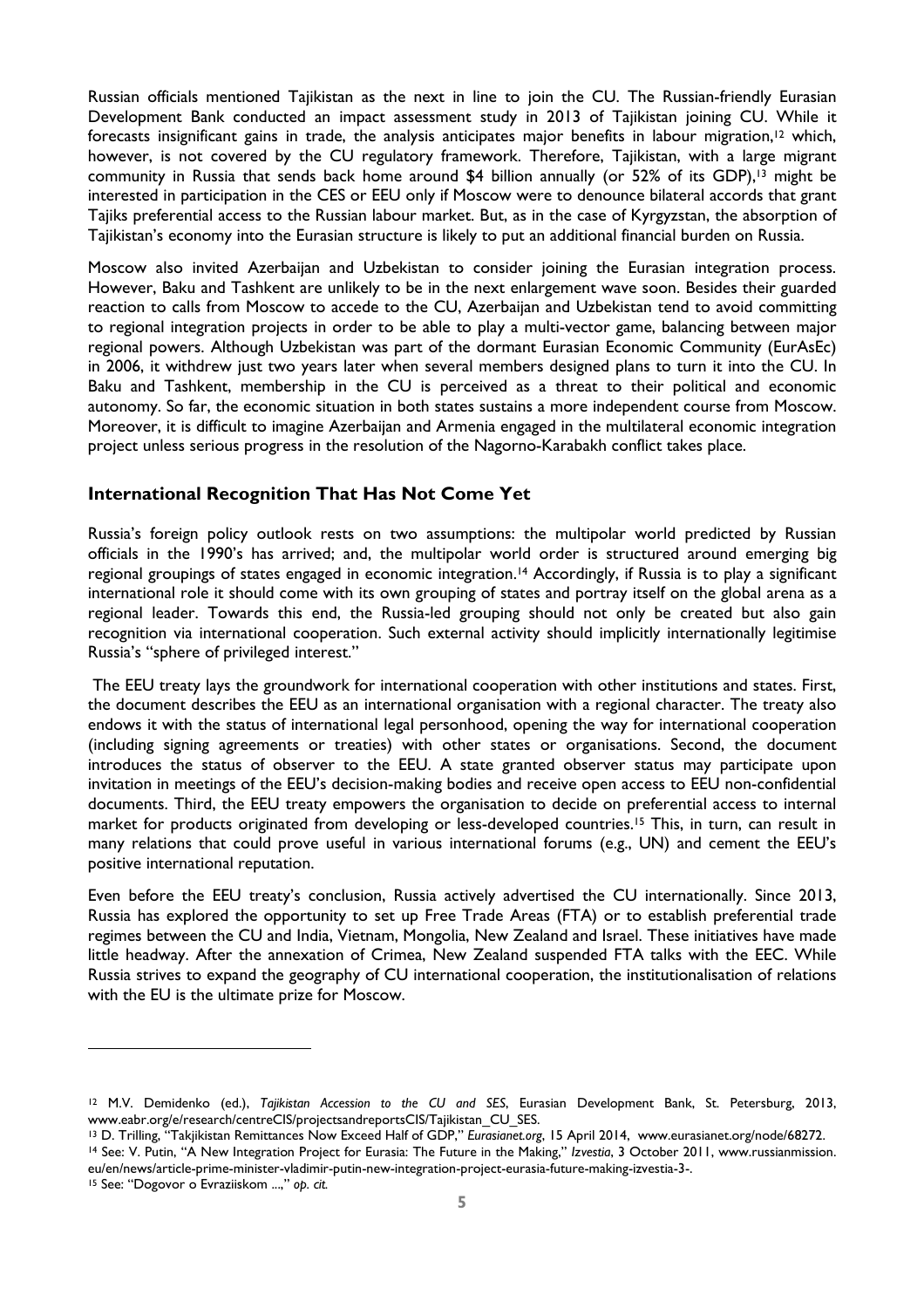Ever since the establishment of the CU, Russia has approached the EU on a bilateral level to formalise institutional cooperation between the two entities. Russian officials argue that the CU pursues the same integration philosophy as the EU and thus permanent interaction between the two organisations is only natural. Moscow's insistence on introducing a regular link at the supranational level has grown exponentially with the establishment of the EEC. For instance, in the process of negotiations with the EU on a new basic treaty, the Russian side informed its European counterparts that some competences had been transferred to the EEC and suggested the EU talk to this institution.<sup>16</sup> In other words, Russia implied that instead of dealing on trade issues separately with Russia, Kazakhstan or Belarus, the EU should negotiate with institutions representing the CU. In parallel, Russia tried to lure the EU with a proposal for a "common humanitarian and economic space" from Lisbon to Vladivostok. In the long run, such a grand vision, according to Russia, would result in an FTA that would multiply business opportunities across the entire continent.17 However, as details behind this vision began to emerge, the offer to the EU was a Europe divided between the EEU and EU.<sup>18</sup> Thus, Russia's idea, instead of nudging Europe into the future, reverted to a continent with a new big deal on "spheres of privileged interests."

The EU received it with big dose of scepticism. Recent experience does not recommend Russia as a credible, closer economic partner of the EU. Since joining the World Trade Organisation (WTO), Russia has introduced more protectionist measures against its EU partners. As result, the EU filed three cases against Russia in the WTO, and more dispute panels could be established in the near future. Moreover, Moscow has shown little interest in negotiating a new treaty with the EU that would put bilateral economic relations beyond what have been agreed to in the WTO framework. Russia's reluctance to go for a "WTO+" with the EU and its protectionist measures have widened the gap between its words on trade liberalisation and its deeds.

The EU has declined to establish political contacts with the EEC. Technical dialogue between the institutions has taken place, but was placed in the context of EU–Russia relations. Representatives of the EEC were accepted as observers during EU–Russia negotiations on the new bilateral treaty.19 Although President Putin reiterated his proposal for an FTA between the EU and EEU in January 2014, EU negotiators during technical consultations discovered that actually the Russian counterparts did not have a mandate from their political leadership to discuss the matter.<sup>20</sup> Thus, it seems that by referring again to a "Common European Home", President Putin sought rather to put the EU on the defensive (portraying it as an actor that clings to an outdated status quo), than genuinely pushing for a new trade deal. The annexation of Crimea has further poisoned the atmosphere by significantly downgrading the level of trust between the EU and Russia, which was not very high before. As a result of the first wave of sanctions, the EU suspended in March 2014 negotiations on a new treaty with Russia, effectively putting on hold any talks about upgraded bilateral economic relations.

## **Way Forward for the EU**

Recent developments around the Russian-led Eurasian integration project has elicited several conclusions. Despite damage to its reputation and the costs caused by the annexation of Crimea, Russia is determined to push forward with its regional project in the post-Soviet world. Moscow has shown in several cases that it is ready to foot the bill to keep integration on track. At the same time, integration remains shallow, and whether it will deepen is tightly connected to the personality factor—President Putin. There are structural and social obstacles in Russia that could significantly undermine the success of the project. Anti-immigrant sentiments, weak adherence to the rule of law, and economic stagnation in Russia are just a few potential roadblocks. On the macroregional level, the EEU aims to marginalise gradually bilateral dialogue between Russia's neighbours and the EU. Russia's final goal is to legitimise its "sphere of privileged interests" and to

l

<sup>16</sup> Author's interview with EU official, Moscow, 2012.

<sup>17</sup> "Putin Calls on EU to Create Common Economic Space with Russia," *RIA Novosti*, 26 November 2010, http://en.ria.ru/business/ 20101126/161516929.html.

<sup>18</sup> See: V. Putin, "A New Integration Project for Eurasia ...," *op. cit.*

<sup>19</sup> Author's interview with EU diplomat, Brussels, 2014.

<sup>20</sup> *Ibidem*.